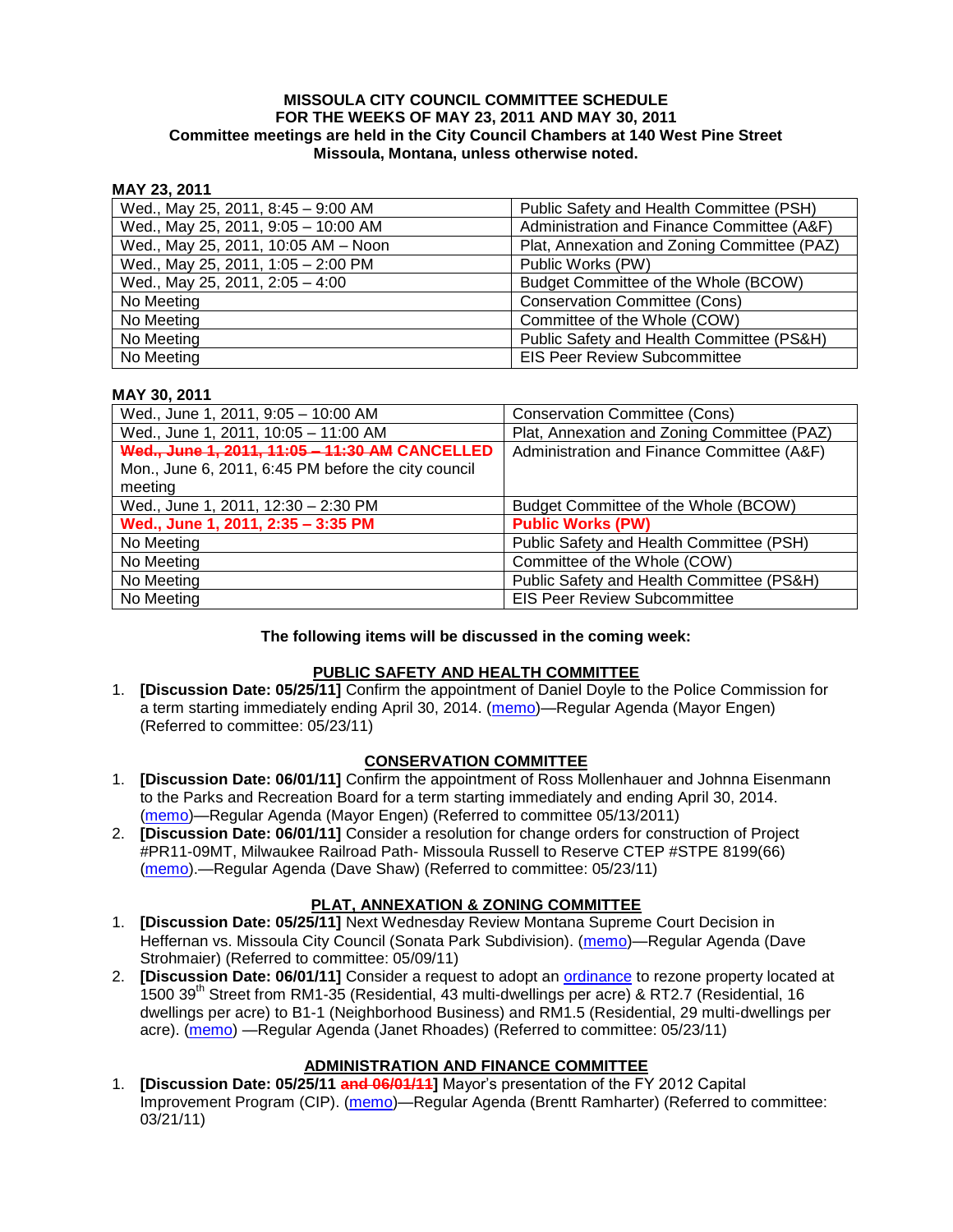2. **[Discussion Date: 06/06/11]** Resolution awarding the sale of \$1,250,000 of SID #548 Bonds for the 5<sup>th</sup>/6<sup>th</sup>/Arthur Street Project. [\(memo\)](http://www.ci.missoula.mt.us/DocumentView.aspx?DID=6476)—Regular Agenda (Brentt Ramharter) (Referred to committee: 05/23/11)

### **PUBLIC WORKS COMMITTEE**

- 1. **[Discussion Date: 05/25/11 and 06/01/11]** Continue presentation of the proposed upgrade from our current Permits Plus and Asset Management Systems to the web based automation application. [\(memo\)](http://www.ci.missoula.mt.us/DocumentView.aspx?DID=6417) - Regular Agenda (Dan Jordan) (Referred to committee 05/13/2011)
- 2. **[Discussion Date: 05/25/11 and 06/01/11]** Approve Congestion Mitigation and Air Quality (CMAQ) Contract agreement with the Montana Department of Transportation for \$37,942.00 for the FY2012 Bicycle Pedestrian Program. [\(memo\)](http://www.ci.missoula.mt.us/DocumentView.aspx?DID=6470)—Regular Agenda (Phil Smith) (Referred to committee: 05/23/2011)
- 3. **[Discussion Date: 06/01/11]** Third amendment to the first and second amended agreement between the City of Missoula and Lloyd A. Twite Family Partnership related to Sanitary Sewer extension and upsizing for the South Missoula area. [\(memo\)](http://www.ci.missoula.mt.us/DocumentView.aspx?DID=6483)—Regular Agenda (Kevin Slovarp) (Referred to committee 05/23/2011)

# **BUDGET COMMITTEE OF THE WHOLE**

- 1. **[Discussion Date: 05/25/11 and 06/01/11]** Approve a resolution on the preliminary budget for FY 2012 inclusive of the FY 2012 capital improvement program. [\(memo\)](http://www.ci.missoula.mt.us/DocumentView.aspx?DID=6255)—Regular Agenda (Brentt Ramharter) (Referred to committee: 04/25/11)
- 2. **[Discussion Date: 05/25/11 and 06/01/11]** An ordinance on the proposed city fee increases in the engineering, business licensing, fire inspections and planning divisions of the city. [\(memo\)](http://www.ci.missoula.mt.us/DocumentView.aspx?DID=6262)—Regular Agenda (Brentt Ramharter) (Referred to committee: 04/25/11)
- 3. **[Discussion Date: 05/25/11 and 06/01/11]** An [ordinance](http://www.ci.missoula.mt.us/DocumentView.aspx?DID=6298) amending Title 5, Missoula Municipal Code, entitled "Business Licenses and Regulations" Chapter 5.04 entitled "Definitions", Chapter 5.08 entitled "Licensing Provisions Generally," Chapter 5.20 entitled "Junk Dealers", Chapter 5.24 entitled "Pawnbrokers," Chapter 5.28 entitled "Secondhand Dealers," Chapter 5.40 entitled "Boiler-room Operations," Chapter 5.52 entitled "Liquor," and Chapter 5.90 entitled "Devices Depicting Sexual Activity" adjusting and/or increasing the fee provisions in each chapter's fee section in accordance with the results of an official 2010 fee study commissioned by the City of Missoula. [\(Proposed](http://www.ci.missoula.mt.us/DocumentView.aspx?DID=6440)  [Ordinance Amendments\)](http://www.ci.missoula.mt.us/DocumentView.aspx?DID=6440) [\(Memo\)](http://www.ci.missoula.mt.us/DocumentView.aspx?DID=6262) [\(BCOW\)](http://www.ci.missoula.mt.us/Archive.aspx?ADID=3962) (Returned from Council floor: 05/23/2011)
- 4. **[Discussion Date: 05/25/11 and 06/01/11]** An [ordinance](http://www.ci.missoula.mt.us/DocumentView.aspx?DID=6297) to amend portions of Missoula Municipal Code Chapter 8.40 entitled "Hazardous Vegetation and Nuisance Weeds", Chapter 12.04 entitled "Street Vacation", Chapter 12.12 entitled "Curbs, Sidewalks, and Paving", Chapter 12.14 entitled "Right-of-Way Occupancy Permit", Chapter 12.24 entitled "Excavations", Chapter 12.30 entitled "Fences", Chapter 13.06 entitled "Industrial Wastewater", Chapter 15.38 entitled "Accessibility", Chapter 15.65 entitled "Grading, Drainage, Erosion Control and Storm Water Pollution Prevention Plan (SWPPP)‖, pertaining to fees. [\(Proposed Ordinance Amendments\)](http://www.ci.missoula.mt.us/DocumentView.aspx?DID=6467) [\(Memo\)](http://www.ci.missoula.mt.us/DocumentView.aspx?DID=6262) [\(BCOW\)](http://www.ci.missoula.mt.us/Archive.aspx?ADID=3908) (Returned from Council floor: 05/23/2011)
- 5. **[Discussion Date: 05/25/11 and 06/01/11]** A [resolution](http://www.ci.missoula.mt.us/DocumentView.aspx?DID=6296) to increase fees for services related to the review and processing of land use applications pursuant to city adopted regulations pertaining to zoning, subdivision and floodplain services based on the 2010 cost of services study. [\(Memo\)](http://www.ci.missoula.mt.us/DocumentView.aspx?DID=6262) [\(BCOW\)](http://www.ci.missoula.mt.us/Archive.aspx?ADID=3908) (Returned from Council floor: 05/23/2011)
- 6. **[Discussion Date: 05/25/11 and 06/01/11]** An [ordinance](http://www.ci.missoula.mt.us/DocumentView.aspx?DID=6299) to amend Title 8, Missoula Municipal Code, entitled "Fire Inspection Fees" section 8.50.010 entitled "Establishment of Fees" and section 8.52.020 entitled "Manufacture in City Prohibited—Permit for Sale or Discharge" increasing the inspections fees and establishing fees for pyrotechnic/fire performance permits in accordance with the results of an official 2010 fee study commissioned by the City of Missoula. [\(Memo\)](http://www.ci.missoula.mt.us/DocumentView.aspx?DID=6262) [\(BCOW\)](http://www.ci.missoula.mt.us/Archive.aspx?ADID=3908) (Returned from Council floor: 05/23/2011)
- 7. **[Discussion Date: 05/25/11 and 06/01/11]** An [ordinance](http://www.ci.missoula.mt.us/DocumentView.aspx?DID=6303) to amend Title 12, Chapter 12.58 entitled ―Special Event Permits‖ establishing section 12.58.035 to establish a fee for holding special events in accordance with the results of an official 2010 fee study commissioned by the City of Missoula. [\(Memo\)](http://www.ci.missoula.mt.us/DocumentView.aspx?DID=6262) [\(BCOW\)](http://www.ci.missoula.mt.us/Archive.aspx?ADID=3908) (Returned from Council floor: 05/23/2011)

# 

**The following items have been referred to City Council committees, but the committees will not discuss them in the coming week:**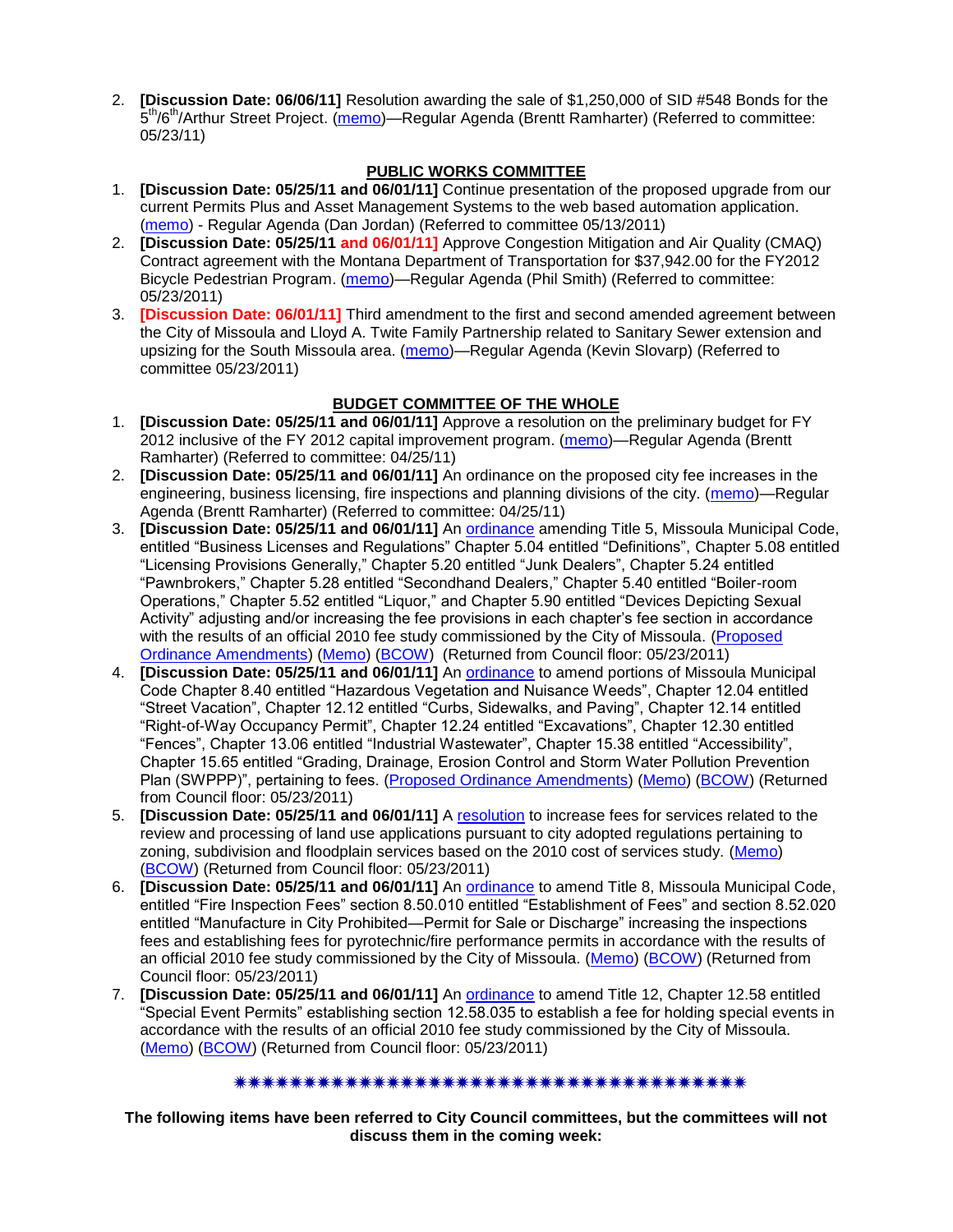# **PUBLIC SAFETY AND HEALTH COMMITTEE**

- 1. Police Department Update Ongoing in Committee. (Mark Muir)
- 2. Fire Department Update Ongoing in Committee (Mike Painter)
- 3. Health Department Update Ongoing in Committee. (Ellen Leahy)
- 4. An [ordinance](ftp://ftp.ci.missoula.mt.us/Packets/Council/2008/2008-12-15/2008CatOrdinanceAmendment%5B1%5D.pdf) amending Missoula Municipal Code Chapter 6.09 entitled "Missoula Cat Ordinance" section 6.09.010 through 6.09.090 to amend definitions, to limit the number of cats over the age of four months that a person, family, or household can harbor, keep, or maintain to five and to enact other general amendments. [\(PS&H\)](ftp://ftp.ci.missoula.mt.us/Packets/Council/2008/2008-12-15/081210psh.pdf) (Returned from Council floor: 01/12/09)
- 5. An [ordinance](ftp://ftp.ci.missoula.mt.us/Packets/Council/2008/2008-12-15/DogOrdinance--PSHrevisions.pdf) amending Missoula Municipal Code Title 6 entitled "Animals" generally amending Chapter 6.04 entitled "Animals Running at Large" and Chapter 6.08 entitled "Dogs and Pet Shops," increasing the fee when an animal is impounded and establishing a fee for a boarding kennel license. [\(PS&H\)](ftp://ftp.ci.missoula.mt.us/Packets/Council/2008/2008-12-15/081210psh.pdf) (Returned from Council floor: 01/12/09)
- 6. Review implementation of the Missoula Outdoor Lighting Ordinance [\(memo\)](http://www.ci.missoula.mt.us/DocumentView.aspx?DID=4420).—Regular Agenda (Dave Strohmaier) (Referred to committee: 08/09/10)

#### **CONSERVATION COMMITTEE**

- 1. Update from Greenhouse Gas Energy Conservation Team. [\(memo\)](http://www.ci.missoula.mt.us/DocumentView.aspx?DID=5945)—Regular Agenda (Ben Schmidt and Marilyn Marler) (Referred to committee: 04/11/11)
- 2. Discuss the city's strategy to complete a boundary survey of Greenough Park. [\(memo\)](http://www.ci.missoula.mt.us/DocumentView.aspx?DID=5875)—Regular Agenda (Dave Strohmaier) (Referred to committee: 04/04/11)
- 3. Grant of a conservation easement to the City on a 20.57 acre parcel on the west side of Mt. Jumbo and transfer in fee simple of a 6.28 acre parcel located adjacent and to the north. [\(memo\)](http://www.ci.missoula.mt.us/DocumentView.aspx?DID=6170)—Regular Agenda (Jackie Corday) (Referred to committee: 04/18/11)
- 4. A resolution that authorizes contributing towards the purchase of a 35 acre parcel adjacent to Deer Creek Road near Bonner with 2006 Open Space Bond funds. [\(memo\)](http://www.ci.missoula.mt.us/DocumentView.aspx?DID=6254)—Regular Agenda (Jackie Corday) (Referred to committee: 04/25/11)
- 5. Information on Trail Projects [\(memo\)](http://www.ci.missoula.mt.us/DocumentView.aspx?DID=4477).—Regular Agenda (Marilyn Marler) (Referred to committee: 08/23/2010)
- 6. Update on the University's efforts to install or utilize biomass fuel to generate energy on campus. [\(memo\)](http://www.ci.missoula.mt.us/DocumentView.aspx?DID=6268)—Regular Agenda (Dick Haines) (Referred to committee: 04/25/11)

# **PLAT, ANNEXATION & ZONING COMMITTEE**

- 1. Annexation. (see separate list at City Clerk's Office for pending annexations) (Ongoing in Committee)
- 2. Update the Rattlesnake Valley Comprehensive Plan Amendment [\(memo\)](ftp://ftp.ci.missoula.mt.us/Packets/Council/2007/2007-04-02/Referrals/Rattlesnake_Plan_Update_referral.pdf).—Regular Agenda (Dave Strohmaier) (Referred to committee: 04/02/07)
- 3. Request to rezone the property legally described as Lot 3 of Scott Street Lots Subdivision, located in Section 16, T13N, R19W, P.M.M. form D (Industrial) to I-1 (Light Industrial), based on the finding of fact and conclusions of law. (PAZ [05/21/08\)](ftp://ftp.ci.missoula.mt.us/Packets/Council/2008/2008-06-02/080521paz.pdf) (Returned from Council floor: 6/2/08)
- 4. Ongoing discussion of City planning issues with members of the Planning Board.—Regular Agenda (Bob Jaffe) (Referred to committee: 3/20/06)
- 5. Resolution repealing resolution No. 7404 and declaring the annexation of Lots 53 and 54 Dinsmore's Orchard Homes No. 5 null and void. [\(memo\)](http://www.ci.missoula.mt.us/DocumentView.aspx?DID=5349)—Regular Agenda (Jessica Miller) (Referred to committee: 01/10/11)
- 6. Resolution to annex and incorporate within the boundaries a certain parcel of land described as Linda Vista 12<sup>th</sup> Supplement, and zone the property Miller Creek View addition planned unit development with the underlying zoning of R-215 residential in the city all located in Section 13, Township 12 North, Range 20 West, P.M.M. [\(memo\)](http://www.ci.missoula.mt.us/DocumentView.aspx?DID=5992)—Regular Agenda (Jessica Miller) (Referred to committee: 04/11/11)
- 7. A resolution to adopt the 2011 Missoula Active Transportation Plan as an amendment to the Missoula County Growth Policy and set a joint public hearing with the Missoula County Board of County Commissioners to review the Plan. [\(memo\)](http://www.ci.missoula.mt.us/DocumentView.aspx?DID=6367)—Regular Agenda (Ann Cundy) (Referred to committee: 05/09/11)
- 8. Ordinance amending the text of the Southside Riverfront Neighborhood Character Overlay as described in Section 20.25.060 of the Title 20 Missoula City Zoning Ordinance. [\(memo\)](http://www.ci.missoula.mt.us/DocumentView.aspx?DID=6422) – Regular Agenda (John Newman)
- 9. Ordinance to rezone certain properties to be included in the Southside Riverfront Neighborhood Character Overlay as described in Section 20.25.060 of the Title 20 Missoula City Zoning Ordinance. [\(memo\)](http://www.ci.missoula.mt.us/DocumentView.aspx?DID=6422) – Regular Agenda (John Newman)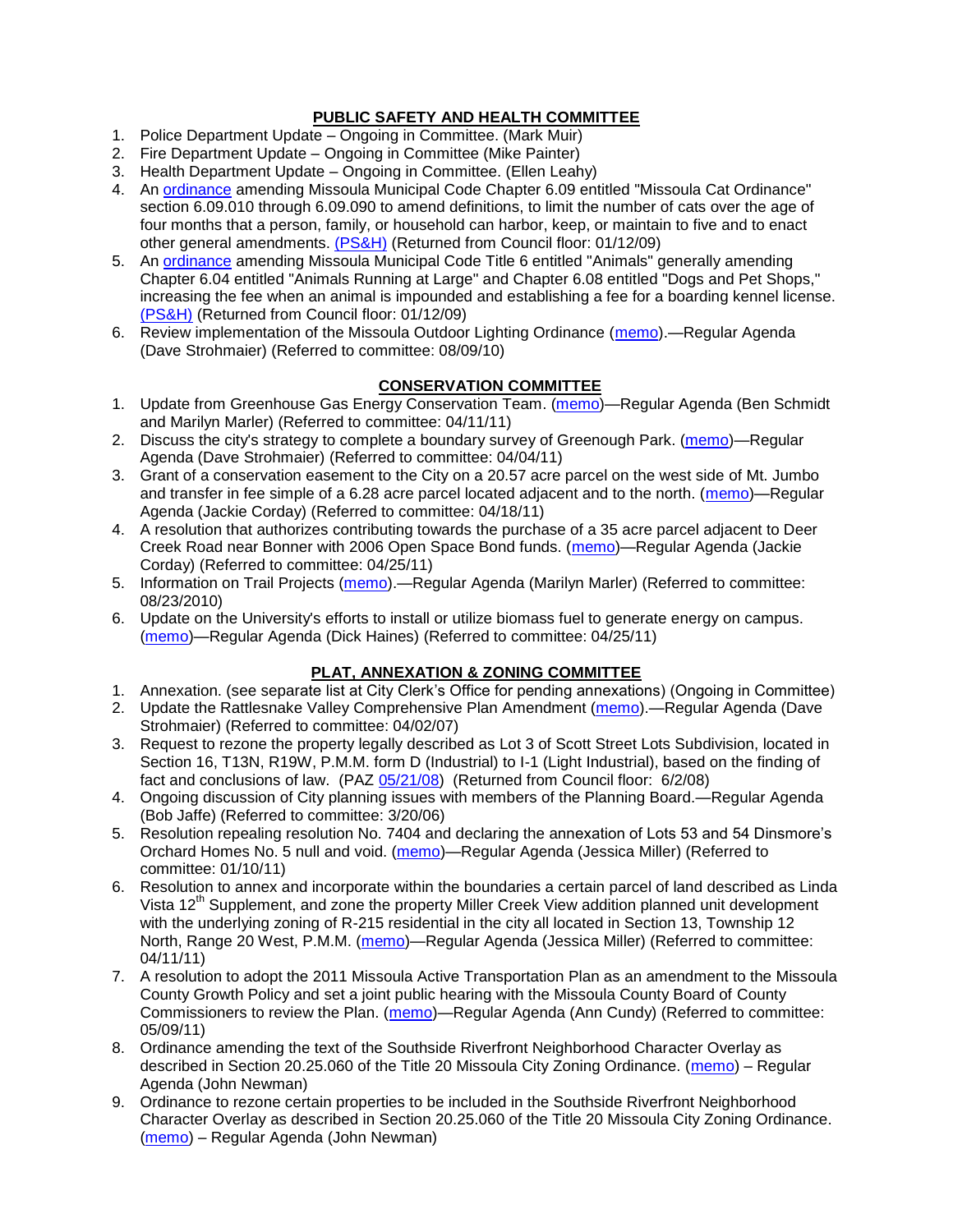### **ADMINISTRATION AND FINANCE COMMITTEE**

- 1. Approve claims. (Ongoing) (Consent Agenda)
- 2. Approve journal vouchers. (Ongoing) (Consent Agenda)
- 3. Approve budget transfers. (Ongoing) (Consent Agenda)
- 4. An ordinance amending the municipal code as it relates to bike licensing.  $(A\&F)$  (Returned from council floor: 12/15/08)
- 5. Implications of establishing maintenance districts. [\(memo\)](ftp://ftp.ci.missoula.mt.us/Packets/Council/2009/2009-05-11/Referrals/MaintenanceDistricts.pdf) Regular Agenda (Bob Jaffe) (Referred to committee: 05/11/09)
- 6. Clarify position of council member who also serves on the board of a non-profit agency that has dealings with the city. [\(memo\)](http://www.ci.missoula.mt.us/DocumentView.aspx?DID=1840) – Regular Agenda (Ed Childers) (Referred to committee: 07/20/2009)
- 7. Review the FY 2011-15 capital improvement projects (CIP). [\(memo\)](http://www.ci.missoula.mt.us/DocumentView.aspx?DID=3522) Regular Agenda (Brentt Ramharter) (Referred to committee: 04/19/2010)
- 8. Amend Council rules to change the Council's regular meeting schedule to two meetings per month [\(memo\)](http://www.ci.missoula.mt.us/DocumentView.aspx?DID=4027).—Regular Agenda (Marty Rehbein) (Referred to committee: 06/07/10)
- 9. Discuss the disposition of surplus city property. [\(memo\)](http://www.ci.missoula.mt.us/DocumentView.aspx?DID=4862)—Regular Agenda (John Newman) (Referred to committee: 10/25/10)
- 10. Amend the FY 2010 budget to appropriate expenditures that were not identified in the original budget. [\(memo\)](http://www.ci.missoula.mt.us/DocumentView.aspx?DID=4883)—Regular Agenda (Brentt Ramharter) (Referred to committee: 11/01/2010)
- 11. Discuss outstanding third-party contracts. [\(memo\)](http://www.ci.missoula.mt.us/DocumentView.aspx?DID=4956)—Regular Agenda (Lyn Hellegaard) (Referred to committee: 11/08/10)
- 12. Review the city's current policy for charging the public for various city-produced documents [\(memo\)](http://www.ci.missoula.mt.us/DocumentView.aspx?DID=5143) Regular Agenda (Dave Strohmaier) (Referred to committee: 12/06/10)
- 13. Confirm the reappointment of Mark Muir to the Impact Fee Advisory Committee completing a term commencing December 1, 2010 and ending November 30, 2014. (Returned from Council floor: 11/1/10)
- 14. Review Missoula's insurance experience, particularly work comp; propose improvements if warranted. [\(memo\)](http://www.ci.missoula.mt.us/DocumentView.aspx?DID=6381)—Regular Agenda (Ed Childers) (Referred to committee: 05/09/11)

### **PUBLIC WORKS COMMITTEE**

- 1. Consider the sizes of grease interceptors for the restaurant industry [\(memo\)](ftp://ftp.ci.missoula.mt.us/Packets/Council/2008/2008-04-21/Referrals/Industrial_waste_restaurants.pdf).—Regular Agenda (Stacy Rye and Bob Jaffe) (Referred to committee: 04/21/08)
- 2. Review infrastructure conditions at the locations of serious and fatal traffic accidents: 2007-2009 [\(memo\)](http://www.ci.missoula.mt.us/DocumentView.aspx?DID=3031).—Regular Agenda (Jason Wiener) (Referred to committee: 01/25/10)
- 3. T4 America partner support [\(memo\)](http://www.ci.missoula.mt.us/DocumentView.aspx?DID=4452) Regular Agenda (Stacy Rye) (Referred to committee: 08/16/10)
- 4. Presentation from Public Works staff regarding proposed process for finding contractors and awarding bids for reconstruction of Russell Street. [\(memo\)](http://www.ci.missoula.mt.us/DocumentView.aspx?DID=5042)—Regular Agenda (Bob Jaffe) (Referred to committee: 11/15/2010)
- 5. Resolution to change the speed limit on Reserve Street between Brooks and  $39<sup>th</sup>$  Street. [\(memo\)](http://www.ci.missoula.mt.us/DocumentView.aspx?DID=5418) Regular Agenda (Wayne Gravatt) (Referred to committee: 01/24/11)
- 6. Confirm the reappointments of Carol Williams and Theresa Cox to the Missoula Parking Commission for a term commencing May 1, 2011 and ending April 30, 2015. [\(memo\)](http://www.ci.missoula.mt.us/DocumentView.aspx?DID=5727)—Regular Agenda (Mayor Engen) (Referred to committee: 03/14/11)
- 7. Consider an ordinance and emergency ordinance of the Missoula City Council amending Missoula Municipal Code Chapter 3.18 entitled Sewer Connection Expense Relief Loan Program. [\(memo\)](http://www.ci.missoula.mt.us/DocumentView.aspx?DID=6161)-Regular Agenda (Kevin Slovarp) (Referred to committee: 04/18/11)
- 8. Approve the installation of an indoor shooting range at 1010 North Avenue per MMC 9-62.040. [\(memo\)](http://www.ci.missoula.mt.us/DocumentView.aspx?DID=6173)—Regular Agenda (Doug Harby) (Referred to committee: 04/18/11)
- 9. Consider an ordinance revising provisions of Title 10 of Missoula Municipal Code related to parking. [\(memo\)](http://www.ci.missoula.mt.us/DocumentView.aspx?DID=6329) – Regular Agenda (Jason Wiener) (Referred to committee: 05/02/11)
- 10. Update from the Parking Commission. [\(memo\)](http://www.ci.missoula.mt.us/DocumentView.aspx?DID=5666)[\(Parking Fines\)](http://www.ci.missoula.mt.us/DocumentView.aspx?DID=5802) [\(Policy Review\)](http://www.ci.missoula.mt.us/DocumentView.aspx?DID=5799) [\(Ltr: Iowa\)](http://www.ci.missoula.mt.us/DocumentView.aspx?DID=5803) [\(Ltr:](http://www.ci.missoula.mt.us/DocumentView.aspx?DID=5804)  [Henslely\)](http://www.ci.missoula.mt.us/DocumentView.aspx?DID=5804) [\(Draft Parking Ordinance\)](http://www.ci.missoula.mt.us/DocumentView.aspx?DID=6057)—Regular Agenda (Bob Jaffe) (Referred to committee: 03/07/11)
- 11. Approve the agreement for consultant services with Eli & Associates, Inc. on Project 10-034 England Boulevard right turn lane improvements. [\(memo\)](http://www.ci.missoula.mt.us/DocumentView.aspx?DID=6419) - Regular Agenda (Kevin Slovarp) (Referred to committee 05/16/2011)

# **COMMITTEE OF THE WHOLE**

1. Mayor's Update – Ongoing in Committee. (Mayor Engen)